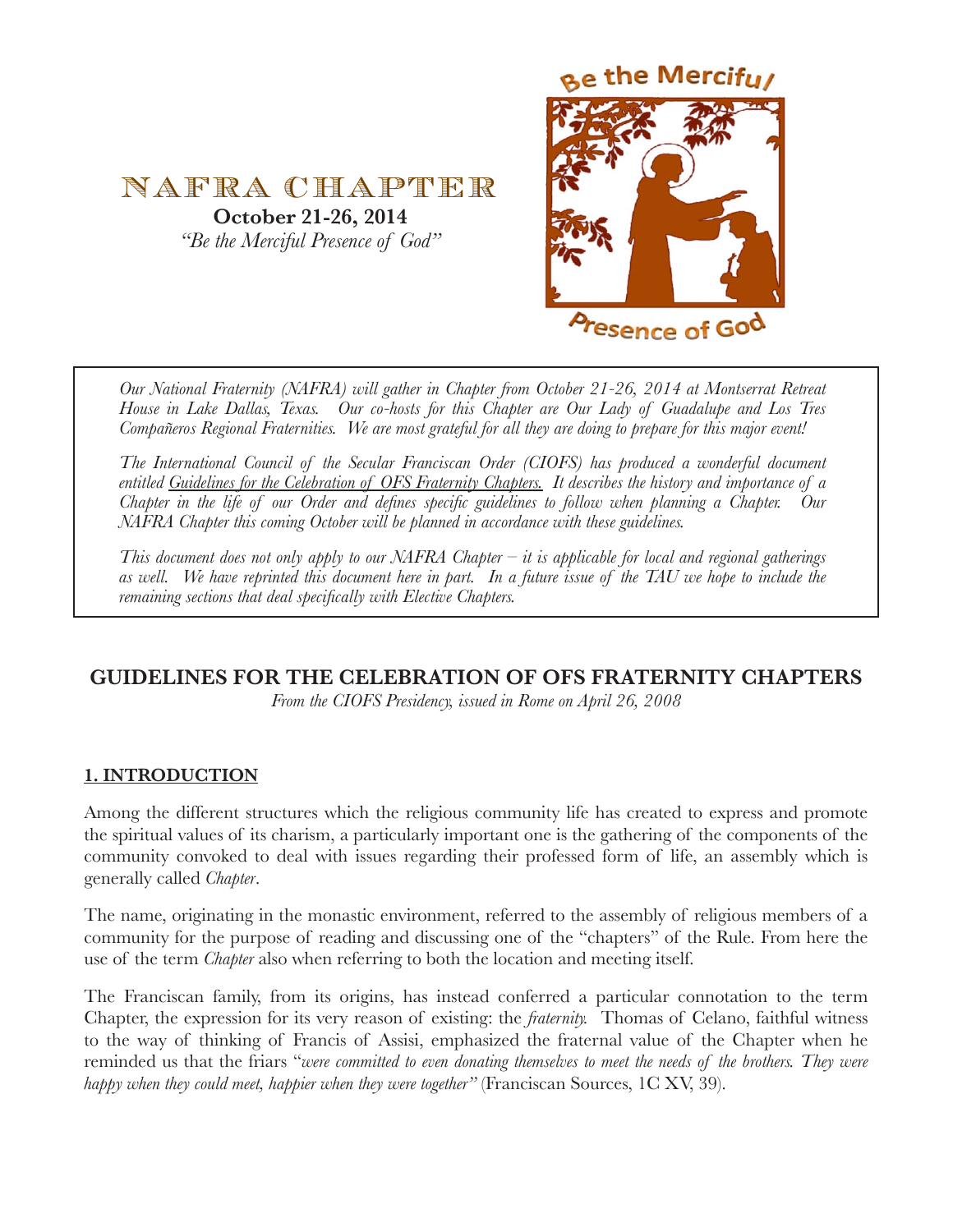For Saint Francis the Chapters were of extreme importance in the life of his friars. They were gatherings of brothers in the name of the Lord. They constituted true celebrations of life in fraternity, animated by the Holy Spirit. In the *Regula non bullata*, Francis asks that the friars gather together in the Chapter to discuss matters pertaining to God (Chapter 18).

According to Saint Clare, "*the Chapter is important to consult with all the sisters concerning whatever pertains to the welfare and good of the monastery; for the Lord frequently reveals what is best to the least* (Rule. St. Clare 4,16-18).

Francis himself, fully aware of the gift and the calling to be brothers in an evangelic fraternity, often invites his friars to become more aware of the action of God, who brought them together through his grace: "*And, wherever the friars are and have come upon one another, let them mutually show themselves to be members of*  each other's family. And let one without fear manifest to the other his own need, since, if a mother nourishes and loves her *own son according to the flesh, how much more diligently ought he love and nourish his own spiritual brother?*" (Franciscan Sources, LR VI, 7, Regula bullata VI, 8).

If we consult the writings of Saint Francis and his biographies, we realize that the Chapter was a gathering of brothers at different levels, where the spiritual life of the friars was dealt with. We could point out some aspects: the proclamation of the Word of God, prayer, exhortations and admonitions for living the Rule at best, the promulgation of regulations, the election of ministers, fraternal sharing and the revision of life, confession of personal sins, common prayer, fraternization, sending to the mission, reciprocal consolation…

In the present OFS legislation there is a distinction between the various types of chapters according to the level of the Fraternity that is celebrating it and according to their purpose. From the purpose point of view, we can distinguish the deliberative Chapters from the elective ones; from the point of view of level, we find the local Chapter (or Assembly), (G.C. art.49.2), the regional one (G.C. art. 64), the national one (G.C. art. 68) as well as the General Chapter (art. 70.3 and 4).

Because of its peculiarity, the general Chapter, requires regulations of its own. Here we will deal with the national Chapter and the local and regional Chapters, starting with a fervent recommendation: that the participants adequately prepare themselves by praying and reading (or re-reading) the dispositions that regulated them: General Constitutions, Ritual and Statutes.

## **2. GENERAL CRITERIA**

# **2.1 – Celebratory character of the Chapter of the OFS Fraternity**

The Fraternity Chapter is not an ordinary meeting, like civil or secular meetings. The Chapter is also a feast. To celebrate is to "make present". To make what present? In the first place the Capitular assembly makes Christ himself present. Jesus Christ who teaches, Jesus Christ who serves, Jesus Christ who prays. Jesus Christ is present "...*where one or two people are gathered in my name...*". Furthermore, the Capitular assembly evokes the Church and renders it present. It constitutes the Church assembled in faith, hope and charity.

The Chapter is to be always celebrated in an attitude of conversion, since there is a search for greater perfection in life according to the Rule, in fraternity. In the Chapter all personal interests and ambitions of power must be excluded. Everything must be done according to the example of Jesus Christ, in the spirit of service.